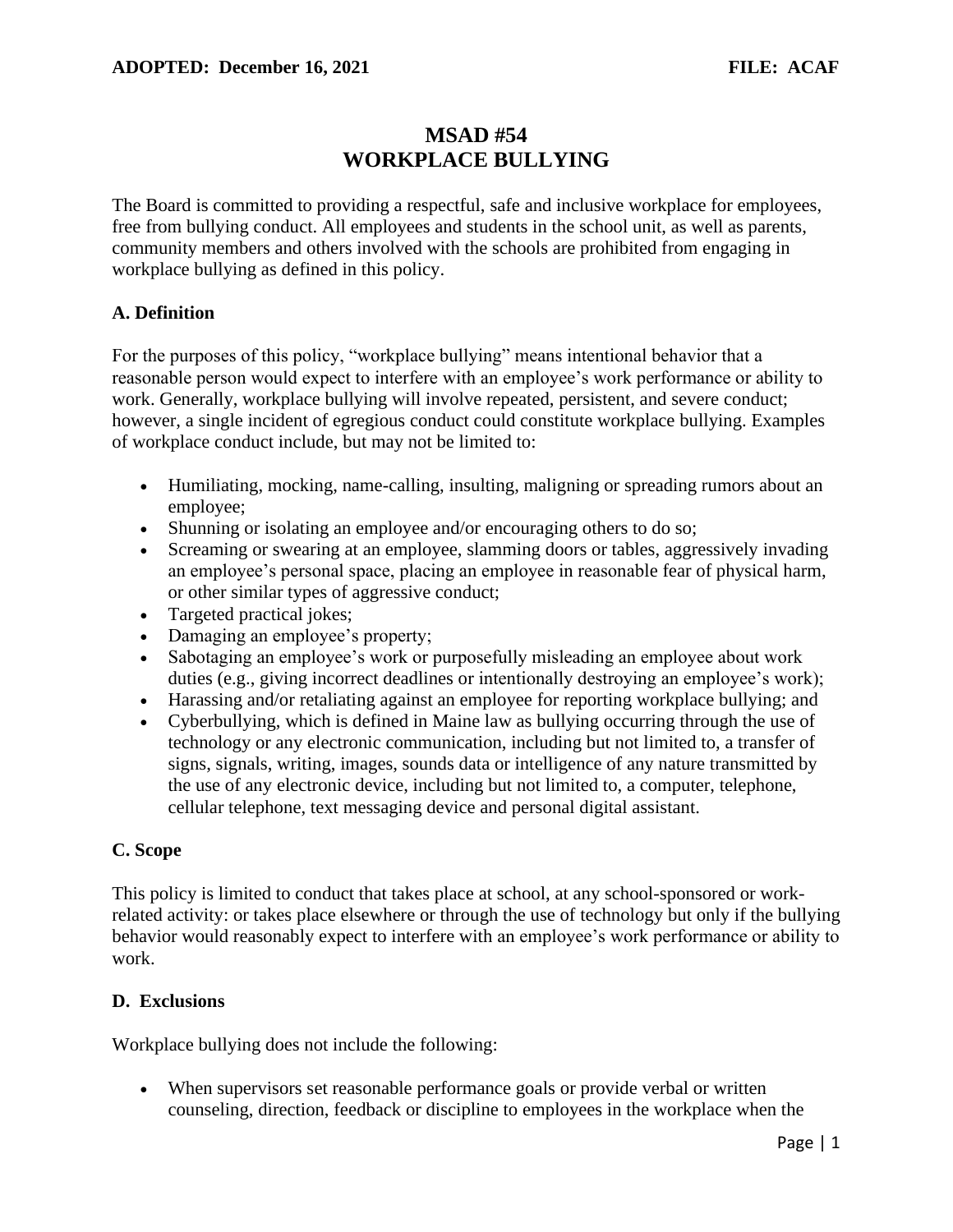intent is to address unsatisfactory work performance, or violations of law or school policy.

- When supervisors make personnel decisions designed to meet the operational or financial needs of the school unit or the needs of students. Examples include but are not limited to, changing shifts, reassigning work responsibilities, taking steps to reduce overtime costs, transferring or reassigning employees to another building or position, etc.
- Discrimination or harassment based on protected characteristics (race, color, sex, sexual orientation, gender identity, religion, ancestry or national origin, age, familial status, disability or genetic information). Such conduct is prohibited under separate policies and complaints shall be addressed under ACAB-R – Employee Discrimination/Harassment and Title IX Sexual Harassment Complaint Procedure.
- Disrespectful conduct by students directed at school employees that can be addressed through enforcement of classroom rules, school rules and applicable Board policies.

### **E. Reports and Investigations**

Employees who believe they have been bullied in the workplace, or anyone who believes they have witnessed an incident of an employee being bullied in the workplace, are expected to report the issue to the building administrator. If the report is about the building administrator, the report should be made to the Assistant Superintendent. The building administrator or Assistant Superintendent shall promptly notify the Superintendent of all workplace bullying reports. Any workplace bullying report about the Superintendent should be made to the Board Chair.

All reports of workplace bullying shall be investigated promptly and documented in writing. The person who was the subject of the alleged workplace bullying and the person alleged to have engaged in workplace bullying will be notified of the outcome of the investigation, consistent with confidentiality and privacy laws.

### **F. Disciplinary Action**

Any employee who is found to have engaged in workplace bullying will be subject to disciplinary action, up to and including termination of employment.

Students who are found to have engaged in bullying of an employee will be subject to disciplinary action in accordance with applicable student discipline policies/procedures.

Parents and others who are found to have engaged in bullying of an employee will be addressed in a manner appropriate to the particular circumstances.

### **G. Appeals**

If the subject of the alleged workplace bullying or the person alleged to have engaged in workplace bullying is dissatisfied with the resolution of the matter, they may file a written appeal within ten (10) business days with the Superintendent stating the reason for the appeal. The Superintendent will review the matter and issue a written decision within ten (10) business days. The Superintendent's decision is final.